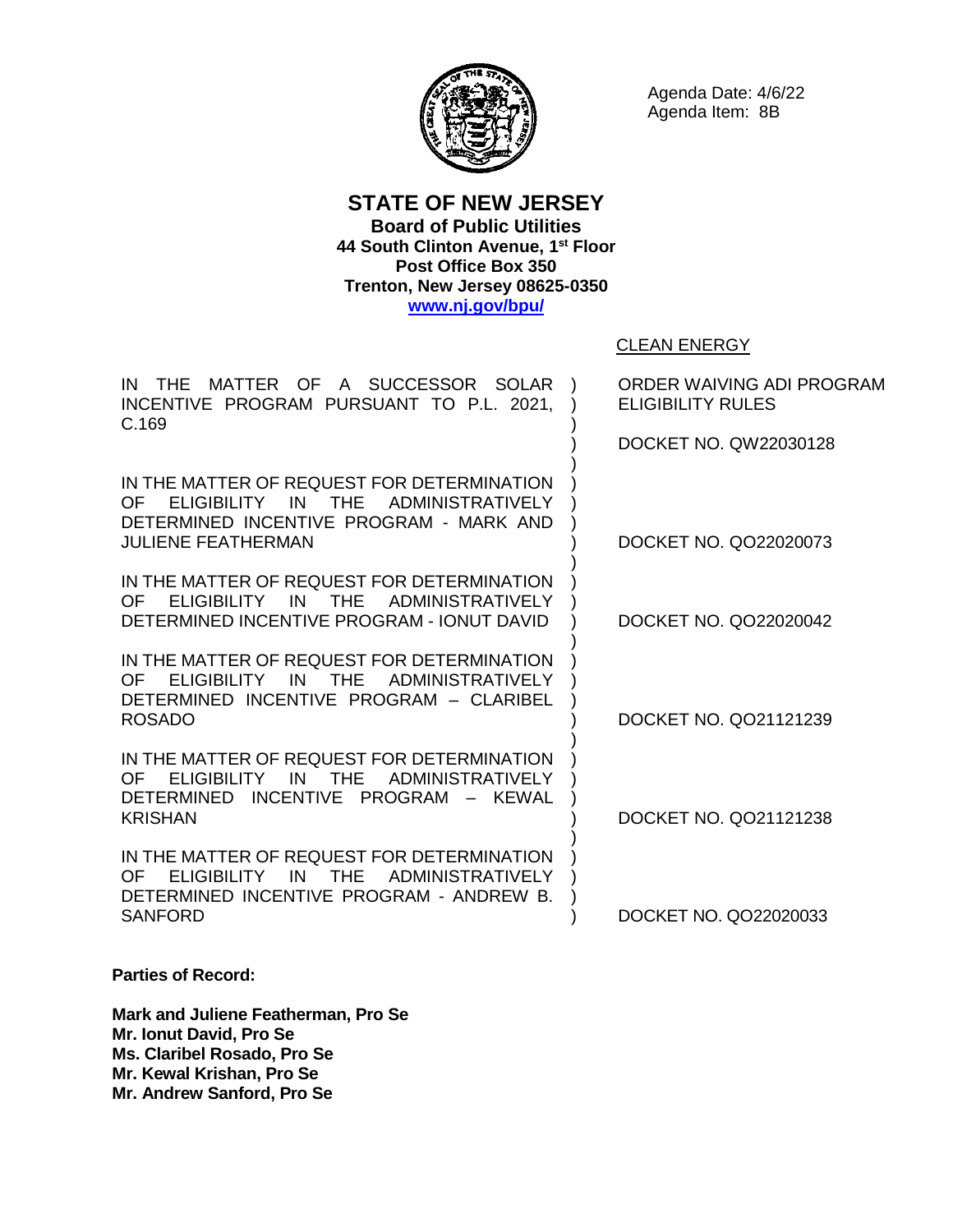## BY THE BOARD:

By this Order, the New Jersey Board of Public Utilities ("Board") considers a limited waiver of N.J.A.C. 14:8-11.4(b) in order to permit projects that received Permission to Operate ("PTO") prior to the opening of the Administratively Determined Incentive Program ("ADI") Program, or those that began construction prior to their acceptance into ADI, eligibility for the ADI Program incentive.

## **BACKGROUND**

On May 23, 2018, the Clean Energy Act, L. 2018, c.17 ("CEA" or "Act"), was signed into law. Among other mandates, the Act directed the Board to adopt rules and regulations to close the SREC Registration Program ("SRP") to new registrations once 5.1% of the kilowatt-hours sold in the State were generated by solar electric power connected to the distribution system (known as the 5.1% Milestone), and to develop a new solar incentive program. In addition, the CEA directed the Board to complete a study that evaluates how to modify or replace the SRP to encourage the continued efficient and orderly development of solar renewable energy generating sources throughout the State.

Toward fulfillment of this mandate, by Order dated December 6, 2019, the Board ordered the creation of the Transition Incentive Program ("TI") Program, which provided incentives to eligible solar facilities by means of fixed price, factorized Transition Renewable Energy Certificates ("TRECs").<sup>1</sup> A rule proposal for the TI Program was published on May 18, 2020,<sup>2</sup> and the rules took effect upon publication in the New Jersey Register on October 5, 2020 ("TI Rules").<sup>3</sup>

On July 9, 2021, Governor Murphy signed the Solar Act of 2021 ("Solar Act").<sup>4</sup> The Solar Act directed the Board to establish a program to incent the development of at least 3,750 MW of new solar by 2026.

On July 28, 2021, following an extensive stakeholder process, the Board approved the creation of the Successor Solar Incentive ("SuSI") Program, consisting of the ADI Program and the Competitive Solar Incentive ("CSI") Program.<sup>5</sup> The ADI Program launched on August 28, 2021, and is open to residential projects, net metered non-residential projects equal to or less than five (5) megawatts, and community solar projects. The Board expressly limited ADI Program eligibility to projects that had not yet commenced construction, stating that "projects seeking eligibility in the ADI Program are required to submit a complete ADI Program registration package and receive a notice of conditional registration prior to beginning construction on the facility."<sup>6</sup> The Board's ADI rules, N.J.A.C. 14:8-11.1 to -11.9 ("ADI Rules"), adopted by the Board on January 26, 2022 agenda and effective as of February 22, 2022, further prohibit solar generation facilities from registering in the ADI Program if they commenced commercial operation prior to the opening of

<sup>&</sup>lt;sup>1</sup> In re a New Jersey Solar Transition Pursuant to P.L. 2018, c. 17, BPU Docket No. QO19010068, Order dated December 6, 2019.

<sup>2</sup> 52 N.J.R. 1048(a).

<sup>3</sup> 52 N.J.R. 1850(a).

<sup>4</sup> L.2021, c.169; N.J.S.A. 48:3-114 et al.

<sup>&</sup>lt;sup>5</sup> In re A New Jersey Solar Transition Pursuant to P.L. 2018, C. 17, BPU Docket No. QO19010068, Order dated July 28, 2021 ("SuSI Program Order").

<sup>6</sup> SuSI Program Order, p. 50.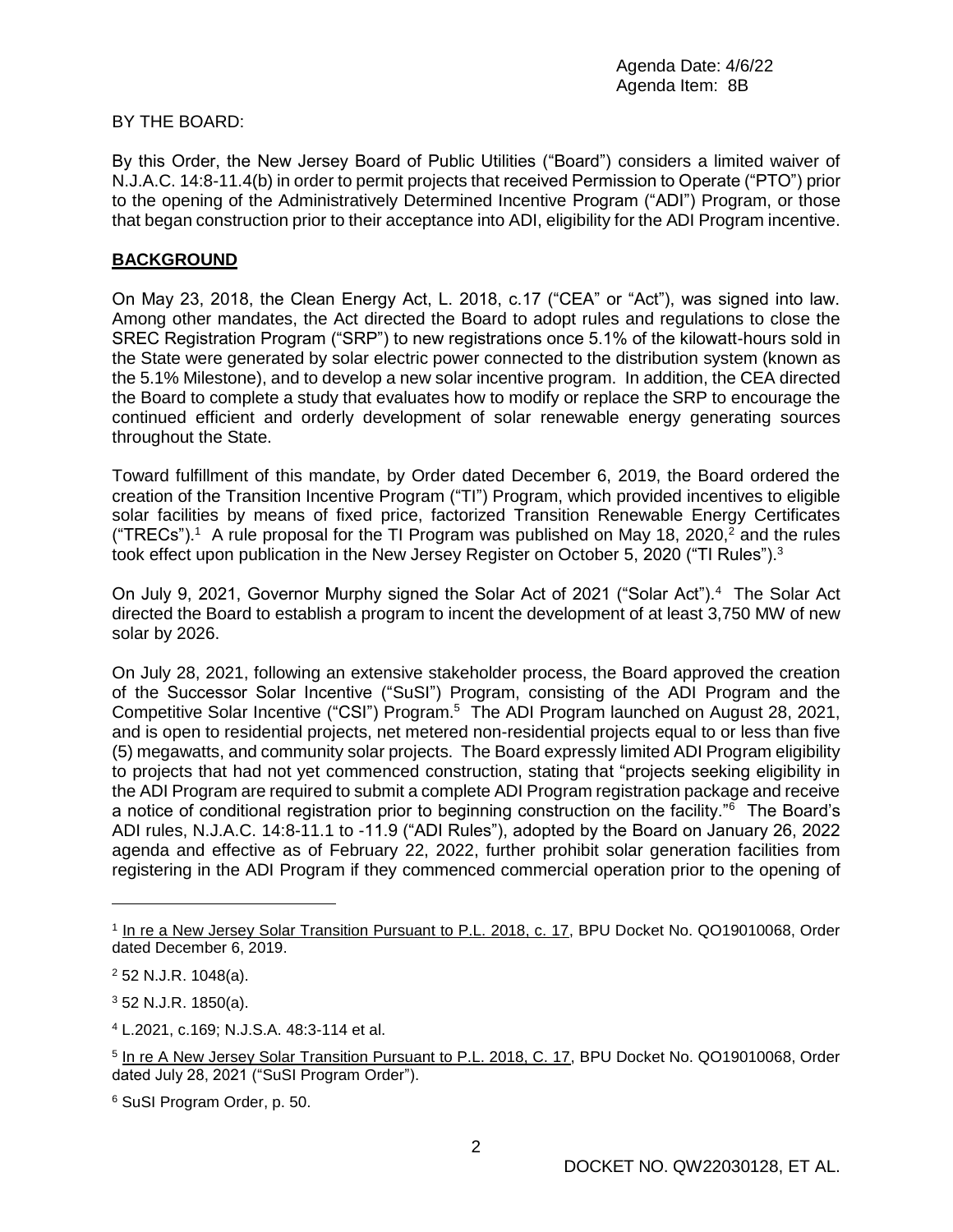the ADI Program registration portal or began construction prior to receipt of a notice of conditional registration pursuant to N.J.A.C. 14:8-11.5(g):

The ADI Program shall only be open to new facilities that have not commenced commercial operation prior to the opening of the ADI Program registration portal . . . Additionally, facilities seeking eligibility in the ADI Program must submit a registration and receive a notice of conditional registration pursuant to N.J.A.C. 14:8-11.5(g) prior to beginning construction on the facility, unless the Board grants a waiver in response to a petition.

N.J.A.C. 14:8-11.4(b).

Currently there are over 250 projects seeking eligibility for the ADI Program that began construction, as evidenced by their post-construction certification packages, prior to receipt of the ADI notice of conditional registration, commonly referred to as the registration acceptance letter. Additionally, five projects seeking admission to the ADI Program have a PTO issued prior to the launch of the ADI Program. Both situations violate N.J.A.C. 14:8-11.4(b). None of these projects would qualify for the waiver granted by the Board in its January 26, 2022 Order as these projects do not possess valid TI registrations.<sup>7</sup> Therefore, these projects will be disqualified from the ADI Program absent a broader waiver of the current rules.

## **Petitions**

 $\overline{a}$ 

Several residential customers with projects that received PTO prior to ADI Program launch would like to register in the ADI Program and have petitioned the Board for a waiver of that portion of ADI Rule N.J.A.C. 14:8-11.4(b).<sup>8</sup> Petitioners contend that they have invested in solar projects at their homes in good faith, in most cases were failed by their installers, and should be allowed to participate in the ADI Program to receive an incentive. These petitions are noted in the caption above and will be addressed in this Order.

# **STAFF RECOMMENDATION**

# *Projects commencing construction prior to receipt of ADI conditional registration*

Board Staff ("Staff") recommends that the Board take action to ensure that solar projects that commenced construction prior to receipt of their ADI Program acceptance may register in the ADI Program, if otherwise eligible. Staff is concerned that these projects will be prohibited from receiving an incentive in the absence of Board action and over 250 newly constructed New Jersey solar facilities would be at risk of losing viability.

The prohibition on registration after starting construction is designed to ensure that solar incentives go only to projects that need incentives. Additionally, this provision was designed to ensure that, when confronted with the impending full subscription of an ADI Program megawatt block and the closure of a market segment to new registrations, developers would not rush to construct projects prior to registration in the hope that commencement of construction without a valid registration would lock in an incentive value.

<sup>&</sup>lt;sup>7</sup> In re A Solar Successor Incentive Program Pursuant to P.L. 2018, C. 17, BPU Docket No. QO20020184, Order dated January 26, 2022 ("January 2022 Order").

<sup>8</sup> Featherman, Sanford, Rosado, Krishan, and David filed petitions.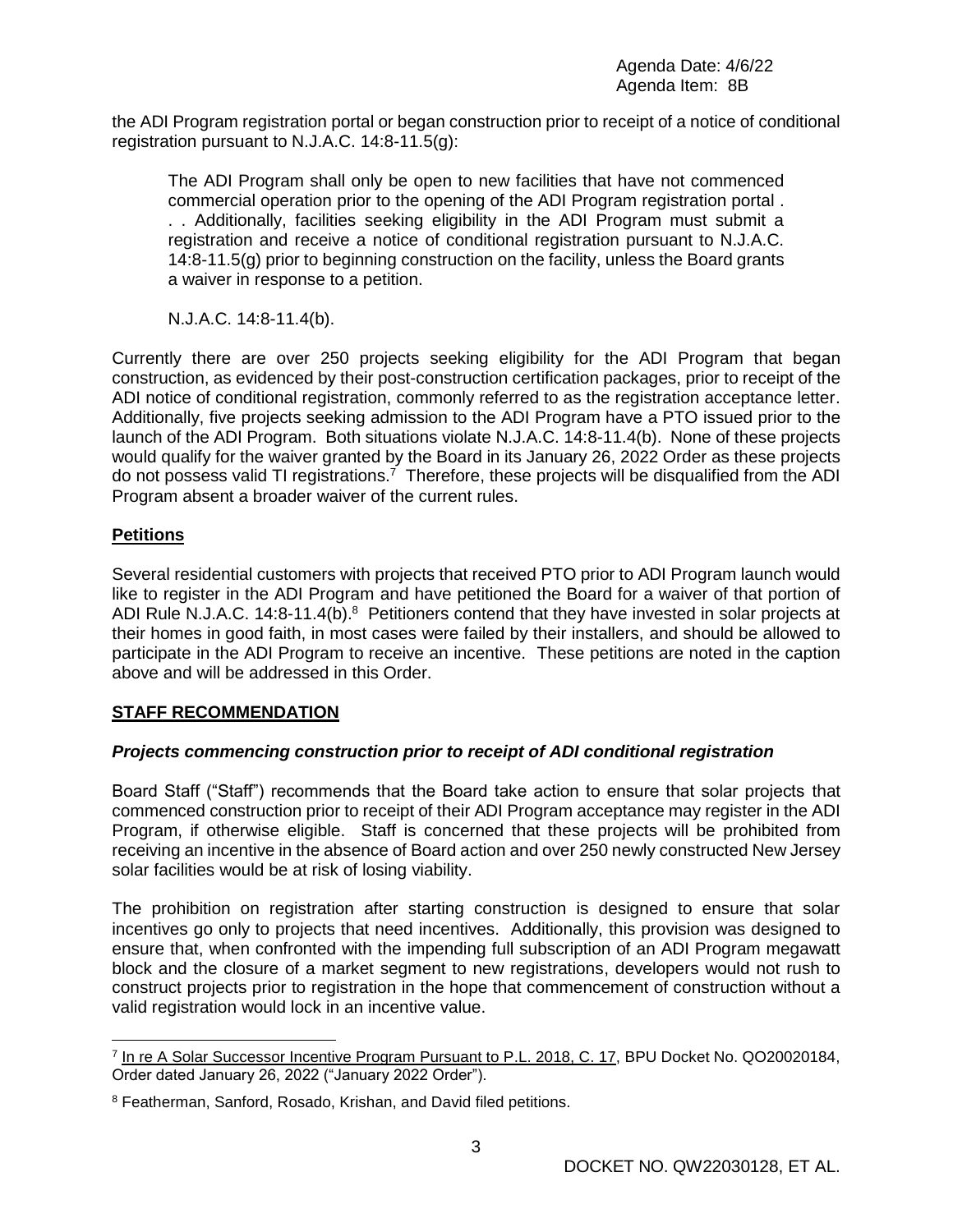Agenda Date: 4/6/22 Agenda Item: 8B

While the above goals remain legitimate policy concerns, Staff recognizes that the unique circumstances associated with the end of the TI Program and the beginning of the ADI Program required adaptation by all parties and may have caused confusion among market participants. During this time period, the review of TI registrations received prior to the program closure on August 27, 2021 took priority. The consequent delay in issuing notices of conditional registration in the ADI Program may have played a role in causing some developers to begin construction of their projects prematurely. Staff believes that these circumstances warrant flexibility.

Staff further believes that a limited waiver of the ADI Program eligibility requirement would appropriately recognize the current circumstances of the solar industry and the incentive programs. Staff proposes to work with the SREC-II program manager to appropriately notify and educate developers that only projects with valid registrations with notification of conditional registration issued prior to commencement of construction will be considered eligible for incentives at Energy Year 2022 incentive levels.

Staff recommends that the Board waive the construction prohibition in N.J.A.C. 14:8-11.4(b) for projects that have begun construction through May 31, 2022, without prior receipt of an ADI notice of conditional registration. Staff believes that this limited waiver period will provide necessary regulatory flexibility, address any delay in issuing notices of conditional registration, and allow for a smoother transfer to the successor program. The SuSI Program Order describes the process for allocation of capacity to market segments in the ADI Program. This allocation is conducted on an Energy Year basis. The closure of Energy Year 2022 on May 31, 2022 marks an appropriate time to end the waiver of the rule. The residential market segment of the ADI Program has 150 megawatts direct current ("MWdc") allocated and approximately 83 MWdc in capacity has been submitted over the first six months of operation. Thus, this market segment is not at risk of being oversubscribed before May 31, 2022. Staff anticipates the Board will address the ADI Program market segment capacity allocation before May 31, 2022. Staff recommends that the set of projects identified above receive a waiver of the ADI Program requirement that projects must submit a complete ADI Program registration package and receive a notice of conditional registration prior to beginning construction on the facility.

#### *Projects commencing commercial operation prior to the opening of the ADI Program*

The individual petitions captioned and discussed above involve projects that commenced construction, and commenced commercial operations, prior to the opening of the ADI registration portal. Staff recommends that the Board grant the petitions and waive N.J.A.C. 14:8-11.4(b) for these projects, and find that their prior receipt of PTO not render them ineligible for the ADI Program. Should other parties believe that they are similarly situated, Staff recommends that the Board advise such persons that they should file a petition. The transition from the SRP to the TI Program, followed in less than two (2) years by the transition from the TI Program to SuSI and the ADI Program, has required rapid adaption by both developers and their client customers at the same time that the COVID-19 pandemic and the ensuing public health emergency created both financial and logistical challenges for solar developers. In light of the unique challenges faced during this time of program transition during a pandemic, Staff believes that flexibility in the application of this particular rule provision would be appropriate. However, consistent with precedent set by Order dated November 17, 2021, Staff also recommends that the Board waive N.J.A.C. 14:8-11.6(a) and order that the 15-year SREC-II qualification life for these projects commence on August 28, 2021, the date on which the ADI registration portal opened to the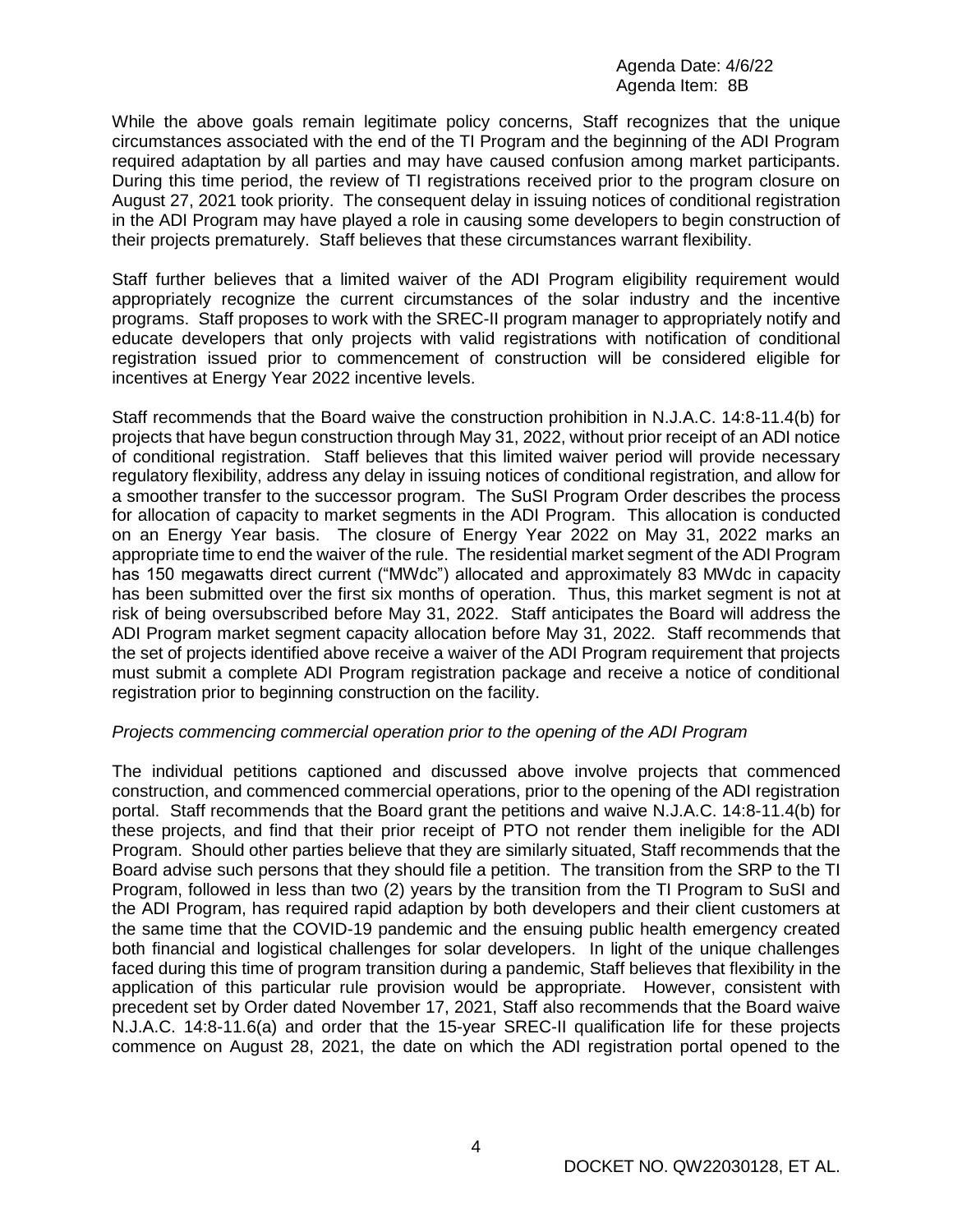public.<sup>9</sup> Therefore, only the electricity generated by the five (5) identified projects after August 28, 2021 shall be eligible to create SREC-IIs.

## **DISCUSSION AND FINDINGS**

The Board is cognizant that the solar industry continues to adjust to significant and rapid change in the wake of the CEA and the resulting restructuring of New Jersey's solar programs. The projects considered in this order were approved for construction but would be denied incentives under the ADI Rules. The Board **FINDS** that allowing these projects to receive incentives under the ADI Program will avoid stranding them without any incentive.

The Board's rules state that "[i]n special cases, upon a showing of good cause the [B]oard may relax or permit deviations from the rule." N.J.A.C. 14:1-1.2(b). The Board's rules go on to explain that "the Board shall, in accordance with the general purpose and intent of the rules, waive section(s) of the rule if full compliance with the rule(s) would adversely affects ratepayers, hinders safe, adequate and proper service, or is in the interest of the general public." N.J.A.C. 14:1-  $1.2(b)(1)$ .

In issuing the SuSI Program Order, the Board sought to provide a smooth transition to the Successor Program. As part of that effort, the Board provided in that order that although the ADI Program was generally limited to new projects that had not yet begun construction, developers could file a petition with the Board to allow them to participate. The ADI rule at N.J.A.C. 14:8- 11.4(b) likewise contemplates the Board granting such waivers. Subsequently, as noted above, the Board created a general exemption permitting eligibility for ADI to projects that had a valid TI registration but had been unable to meet that program's deadlines prior to its closure.<sup>10</sup> The Board has become aware that a large number of projects, where notices of conditional registration may have been delayed due to the confluence of the ADI and heightened TI registration processing activity, have sought to register in ADI despite having commenced construction or in some cases received a PTO. The Board **FINDS** that facilitating the ability of these projects to enter the ADI Program will benefit the solar industry, provide equal treatment for all similarly placed registrants, and further administrative efficiency. The Board **FURTHER FINDS** that waiving N.J.A.C. 14:8- 11.4(b) for a limited class of solar electric generation facilities seeking admission into the ADI Program that began construction prior to receipt of the ADI notice of conditional registration is in the public interest.

Therefore, having considered the petitions and Staff's recommendation, the Board **FINDS** good cause and **HEREBY WAIVES** the prohibition against commencing construction prior to receipt of the ADI Program notice of conditional registration enumerated in N.J.A.C. 14:8-11.4(b). The Board **FINDS** that the closure of Energy Year 2022 on May 31, 2022 marks an appropriate time to end the waiver of the rule and therefore **WAIVES** this prohibition for projects that begin construction on or before May 31, 2022.

With respect to the residential customers that received a PTO prior to the opening of the ADI registration portal and that petitioned the Board for a waiver of N.J.A.C. 14:11-4(b), the Board is cognizant that these projects achieved commercial operation during a time of pandemic, when novel challenges affected many aspects of solar development. In addition, the Board closed one

 $\overline{a}$ 

<sup>&</sup>lt;sup>9</sup> In re Petition for Eligibility of Solar Photovoltaic Project (NJSTRE1547234718) in the Transition Incentive Program (Vishal Patel), BPU Docket No. QO21081080, Order dated November 17, 2021.

<sup>10</sup> January 2022 Order.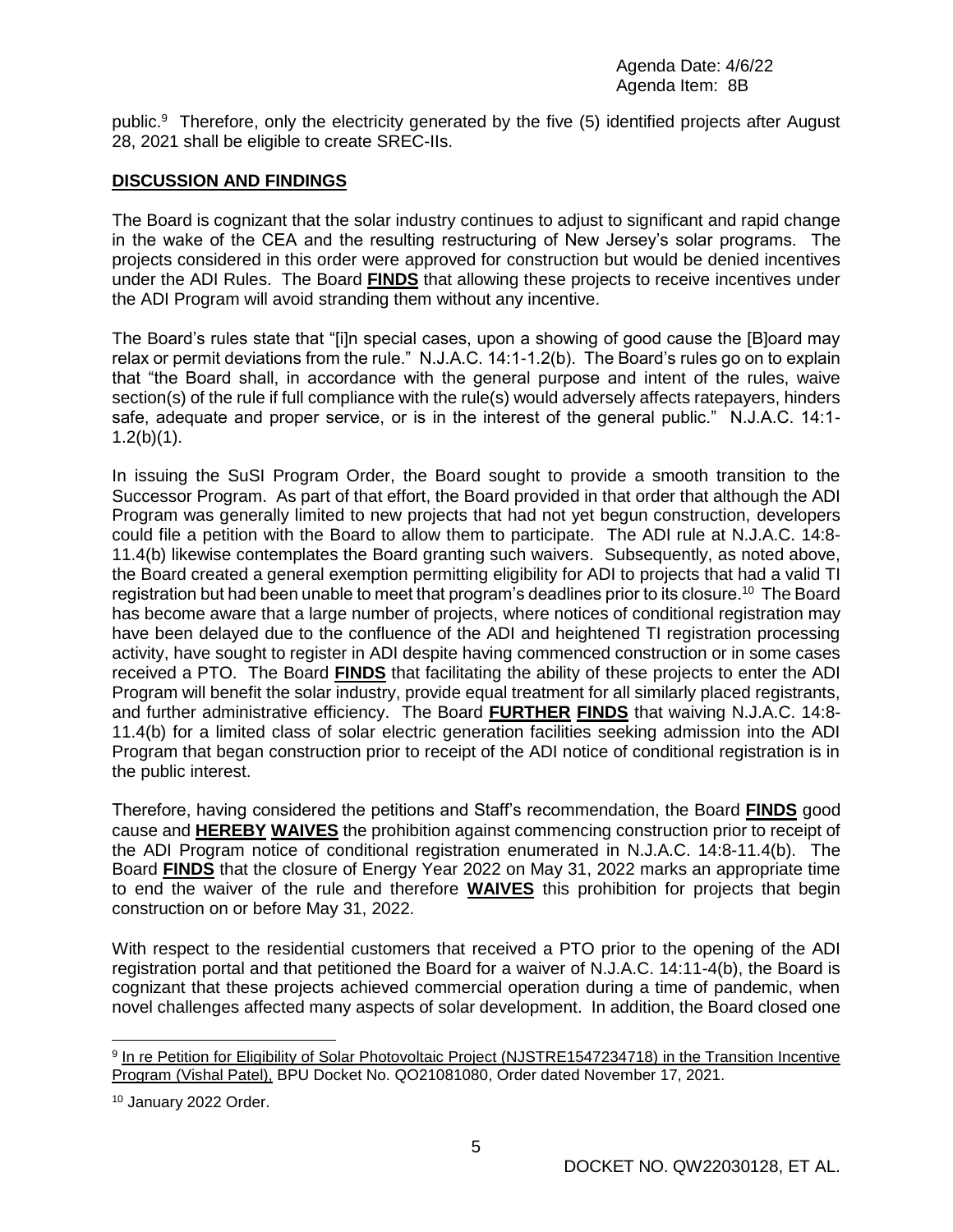Agenda Date: 4/6/22 Agenda Item: 8B

incentive program, opened and closed a second, and opened a third within the span of two (2) years. The Board concurs with Staff that flexibility is warranted in this matter, and that deviation from the strict application of the rule provision is reasonable and appropriate. The Board **FINDS** that in this case, and under these particular circumstances, the non-compliance of these projects with the provisions of N.J.A.C. 14:11-4(b) prohibiting commercial operation prior to the opening of the ADI Program should not render them ineligible. Therefore, having considered the petitions and Staff's recommendation, the Board **GRANTS** the petitions, and having found good cause, **HEREBY WAIVES** the prohibition against commencing commercial operations prior to the opening of the ADI Program registration portal by the board enumerated in N.J.A.C. 14:8-11.4(b) for the five projects identified in this Order. The Board **FURTHER FINDS** good cause, under these particular facts and circumstances, to divorce the date of commercial operation from the date the SREC-II qualification life begins. Therefore, the Board **HEREBY WAIVES** N.J.A.C 14:8- 11.6(a) to the extent necessary to permit the 15-year SREC-II qualification life for these projects to commence on August 28, 2021, the first day of ADI Program registration opening.

The Board notes that the relief granted in this Order is predicated upon the specific circumstances alleged by these petitioners. Should other entities that wish to register in the ADI Program believe that they are situated similarly to the individual petitioners addressed in this Order, then those entities may file a petition setting forth their facts and basis for relief.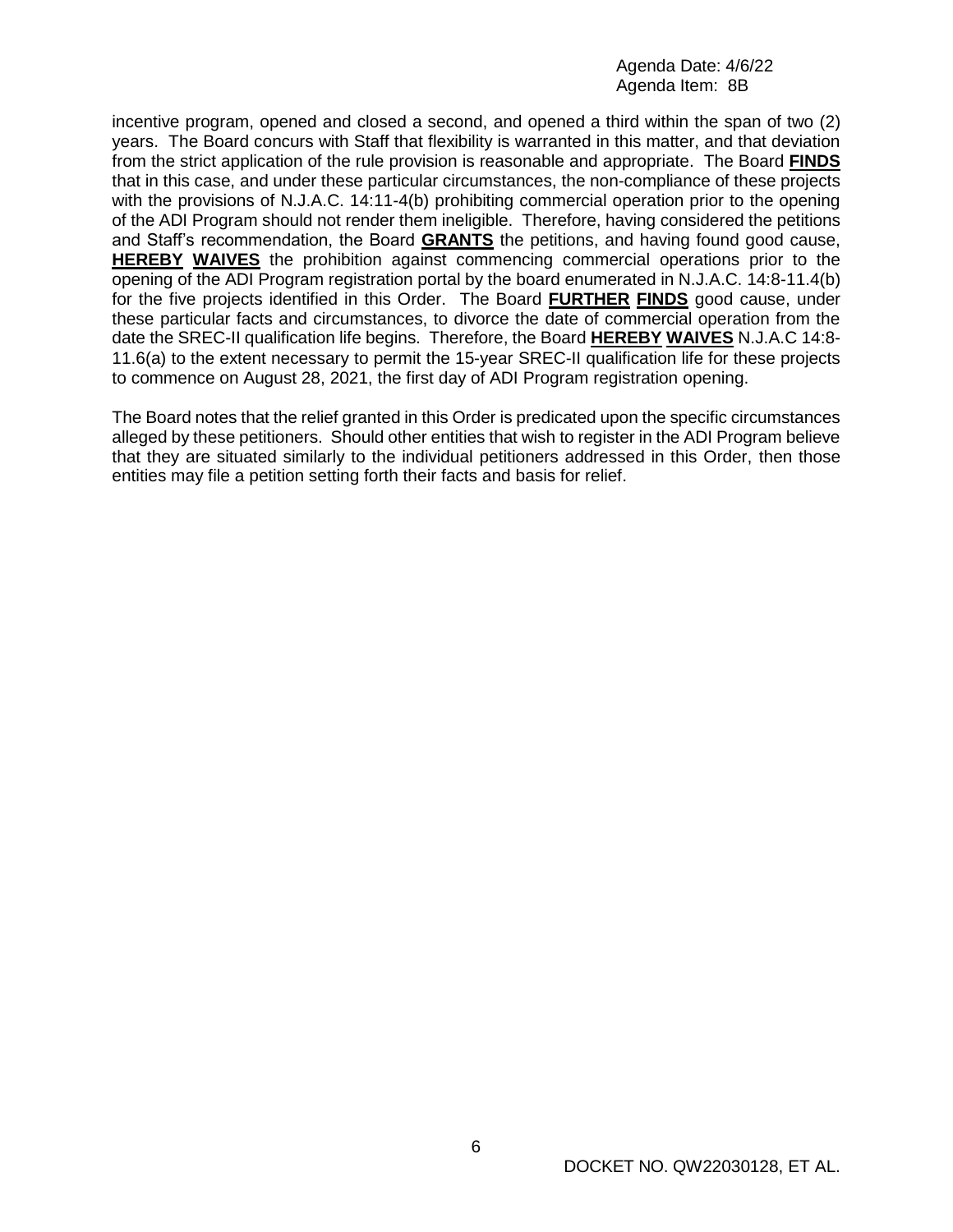Agenda Date: 4/6/22 Agenda Item: 88

The effective date of this Order is April 13, 2022.

DATED: April 6, 2022

BOARD OF PUBLIC UTILITIES BY:

- JØSÉPH L. FIORDALISO PRESIDENT

1aug-Aara Holden<br>MARY-ANNAHOLDEN<br>COMMISSIONER

 $Q$ poin -El.

UPENDRA J. CHIVUKULA **COMMISSIONER** 

DIANNE SOLOMON **COMMISSIONER** 

~~"? ROBERT M. GORDON

**COMMISSIONER** 

ATTEST:

/;ARMEN D. DIAZ

ACTING SECRETARY

DOCKET NO. QW22030128, ET AL.